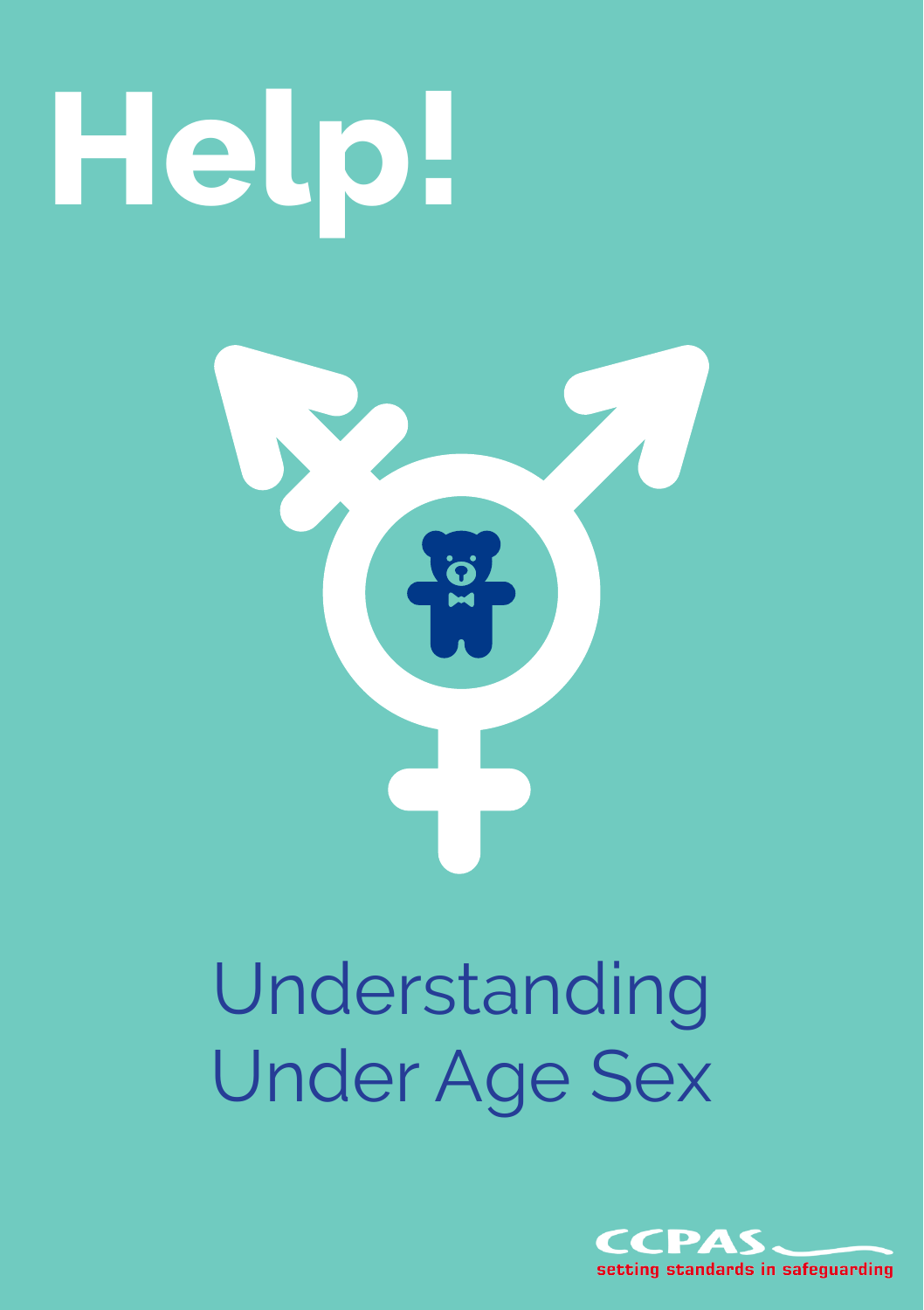

### Understanding Under Age Sex

Working with young people, whilst exciting and fun, brings with it some critical and challenging issues that youth workers and leaders can often find difficult. One such issue is that of under-age sex. This Help leaflet is designed to offer you guidance on areas to consider when responding to disclosures alongside what UK law stipulates.

Many Christians consider pre-marital sex, biblically unacceptable. However, the reality is that a lot of our young people will engage in sexual activity at some point during their teenage years. Social media and the culture we find ourselves in, promotes sex and romance as an indispensable part of everyday life and many young people therefore see no harm in engaging in sexual activity (of any kind) irrespective of age.

With the principle of Gillick competence (which will be discussed further in the leaflet) relevant to under 18 year olds, it has added another layer of complexity in ascertaining safety in relation to the young person(s) who may be involved in sexual activity in some form or another.

The government's 'Working Together to Safeguard Children' Guidance across the years has attempted to address child protection issues and in particular how to deal with allegations of harm arising from under age sexual activity and the current position on reporting.

#### Ages of Consent

Legally, the age of consent is 16 years. The law makes it clear that a child under 13 years is not capable of consenting to sexual activity and any allegations should be taken very seriously. This leaves us with the age range of 13-15 year olds where issues of consent will need more careful consideration. In some cases advice should be sought for young people aged 16 - under 18s, if there are concerns.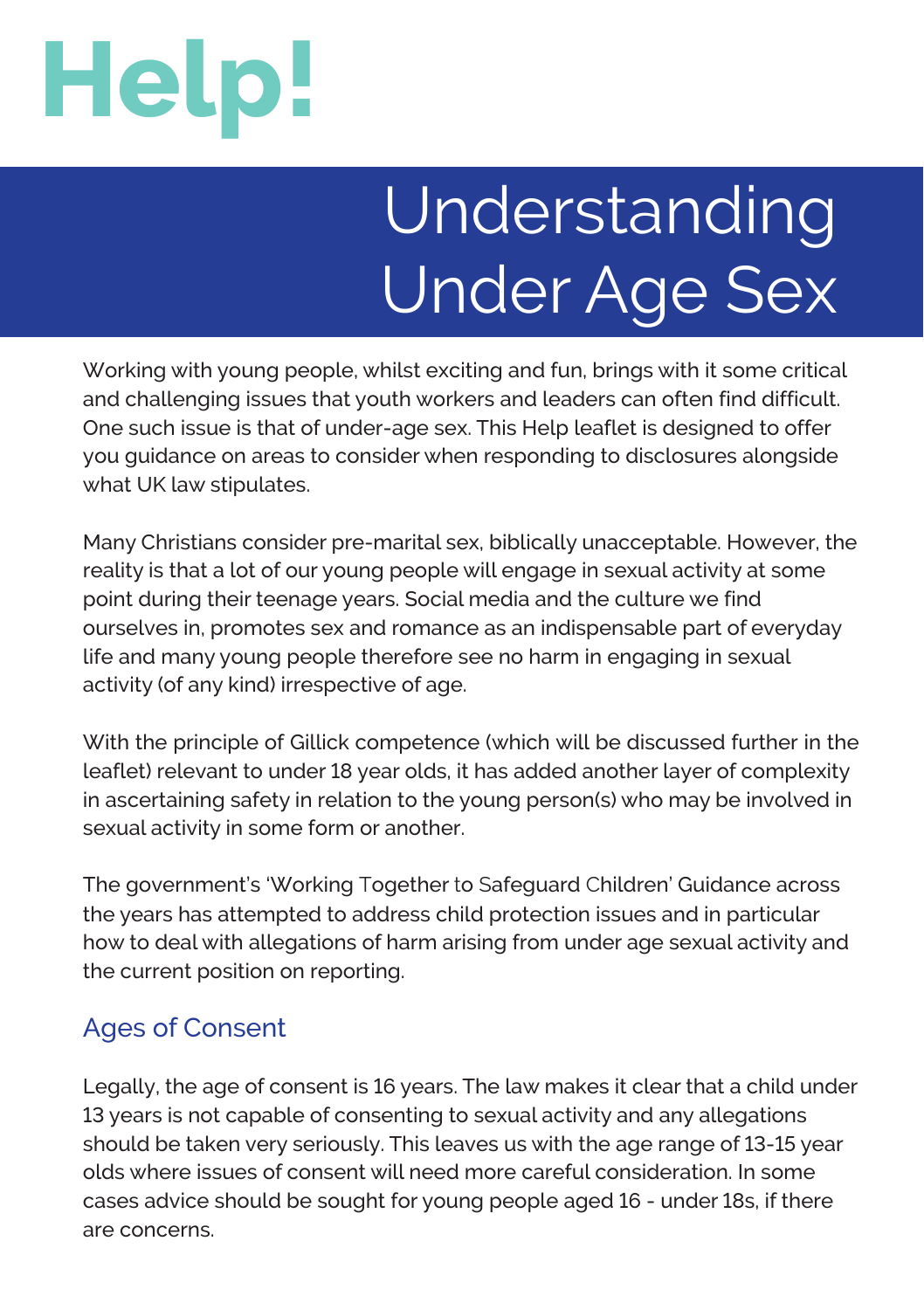#### Under 13s

As already stated, sexual activity with an a child under the age of 13 is illegal. These cases should always be reported straight to the police and/ or Children's services. Penetrative sex with a child under 13 years, carried out by an adult or child/young person is classed as rape for which the usual sentence, on conviction, would be custody. Other non-penetrative sexual involvement will also be presumed to be harmful to the child and again should be reported to the Police or Children's services. The current age of criminal responsibility is 10 years, but any sexual activity involving younger children should always be reported to Children's services.

#### 13-15 year olds

The London Child Protection Procedures states that "any sexual activity between a 13-15 year old child and anyone else is also a criminal olence. Where it is consensual it may be less serious than if the child were under 13, but may nevertheless have serious consequences for the welfare of the young person.

Consideration should be given in every case of sexual activity involving a child 13-15 as to whether there should be a discussion with other agencies and whether a referral should be made to Children's Social Care" (LCPP, Edition 5, 2016). In short a greater degree of professional discretion is allowed for in the case of 13-15 year olds.

At this point terms such as Gillick principle or Frasier guidelines may need to be applied in such situations.

The guidance also lists a number of factors that would raise concerns and would need to be taken into account in deciding whether or not to report. These include, among other things:

- The age and level of maturity of the child
- The age imbalance between the child and the other partner. The greater the gap in age the more significant the harm to the child is likely to be
- Any overt aggression or use of force or the attempt to bribe the child
- The use of substances (alcohol and/or drugs) as disinhibitors
- Abuse of trust. i.e. any sexual relationship between a child and an adult in a position of authority and trust over that child is never permissible and is taken particularly seriously by child protection professionals. (NB: Abuse of trust also relates to young people up to the age of 18 and adults at risk)

Those working with children and young people should also be mindful that underage sexual activity should also be seen as a possible indicator of child sexual exploitation.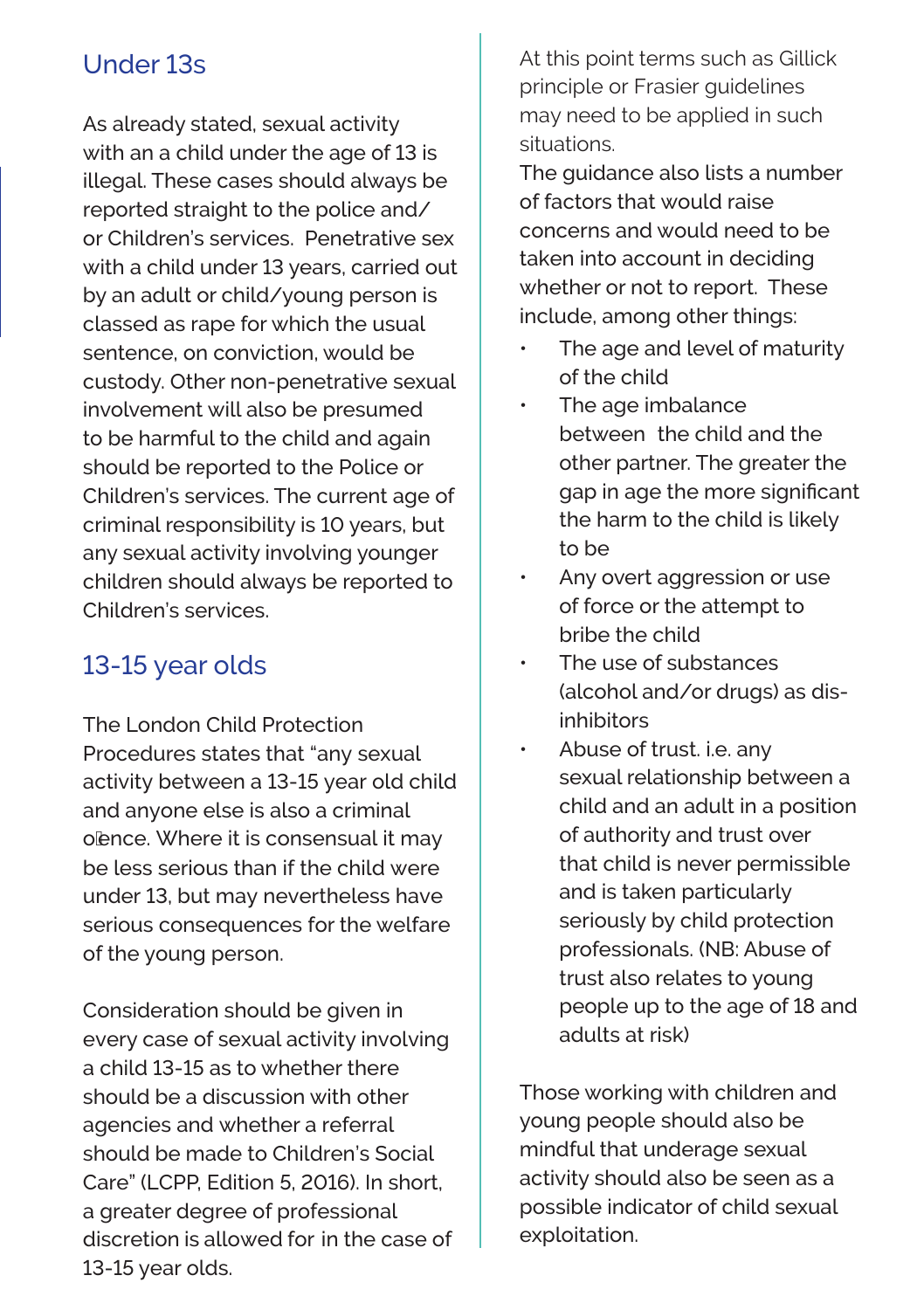#### 16 - under 18 year olds

Whilst, it is acknowledged that a young person can marry and legally engage in intercourse from the age of 16, they are also still defined as a child under the Children Act, 1989. Therefore concerns could arise if any of the factors discussed (with regards to 13-15 year olds) above are present, which will imply that appropriate advice and support will need to be sought from statutory professionals to ensure the safety of the young person.

#### The 'Gillick Principle'.

One very important principle in working with children and young people is that of confidentiality. Professionals and children/youth workers owe a duty of confidence to those who share problems and concerns with them; children and young people as well as adults. This principle is sometimes called the 'Gillick Principle' after the landmark ruling which decided that Victoria Gillick's under 16 year old daughter had a right to confidentiality with respect to advice from her GP about contraception. It has now become established practice within health and social care and following this celebrated case back in the 1980s, the House of Lords ruled that young people under 16 who are fully able to understand what is proposed, and its implications, are

competent to consent to medical treatment regardless of age. Subsequent Government guidance spelled out the implications of this for health professionals in the 'Fraser Guidelines'

Confidentiality is particularly important to young people wanting advice about sex and relationships. Many will not ask for help at all if they do not believe that the service is confidential. This leaves them at risk of unplanned pregnancy and sexually transmitted infections as well as increasing the chances that abusive or coercive relationships will remain hidden. Having said this, individuals who work with them also have a duty to protect children from harm and this inevitably involves passing on information to other agencies in situations where children and young people need protection. This balance is not always easy to find.

#### Child sexual exploitation

Our understanding of child sexual exploitation (CSE) has changed significantly in the last few decades, with the uncovering of cases of grooming in Rotherham and Rochdale, which were also found to be common in other parts of the UK. The young people were made to believe (by perpetrators who groomed them) that they were consensually involving in sexual activities but the reality was that the young people were living under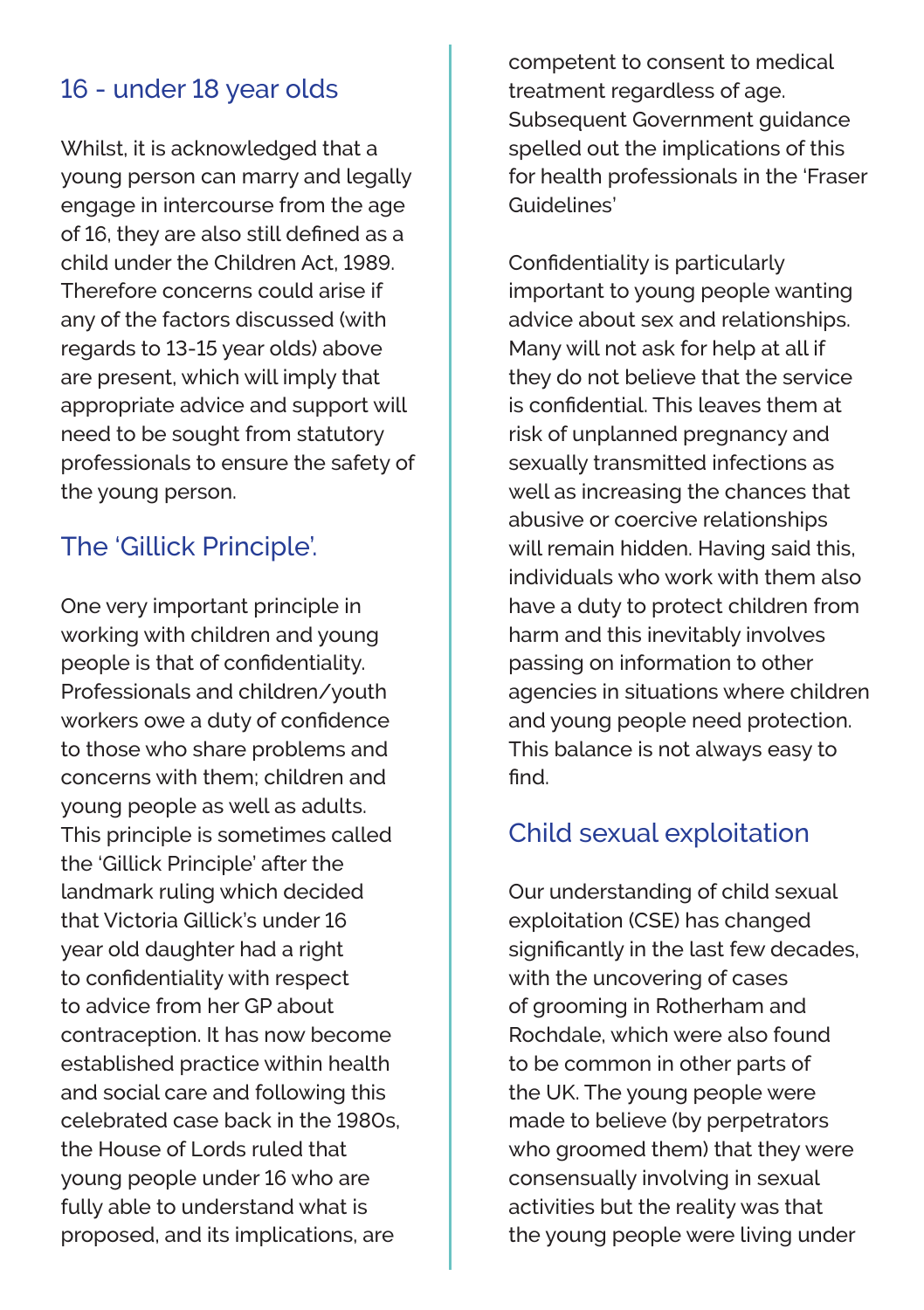fear and control of the perpetrators thus making it difficult for them to safely disclose the abuse they were experiencing.

A young person who is experiencing sexual exploitation may not see themselves as a victim of abuse thus making it challenging for those working or in contact with the young person to try and help them access support to break away from these abusive relationships.

In the past, professionals failed to recognise these young people as victims of abuse and they were stereotyped as promiscuous and voluntarily involved in 'prostitution'. These perceptions have now been challenged and all agencies are more proactive in responding to this type of abuse.

#### Indecent Images of Children and Sexting\*

With social media becoming an integral part of the lives of young people, the sexual risks this exposes them to, are also largely increased. Indecent images of children under 16 are illegal and should be reported to the police or advice sought prior to any confrontation with the alleged perpetrator.

Sexting is sending a sexually explicit message or image usually between mobile phones. The person sending and receiving the image could be breaking the law under the Sexual

Offences Act 2003. Section 67 of the Serious Crime Act 2015 creates a new criminal offence criminalising sexual communication with a child.

If there are concerns that the child or young person may be at risk of abuse through sexual exploitation, creating/exchanging images or online grooming, a referral to Children's Social Services and the Police must be initiated. CEOP (Child Exploitation and Online Protection Service) offer useful resources to help educate young people, parents and teachers about the risks of online abuse and sexual offences committed via social media. It is important to help children and young people understand the importance of talking to someone they trust about their concerns especially if they find themselves in difficult situations. Isolation is the highest risk factor for children being bullied in these circumstances and can lead to other forms of abuse such as self-harm, substance misuse and at worse, suicide.

> See also our Help! leaflet Pornography and Indecent Images of Children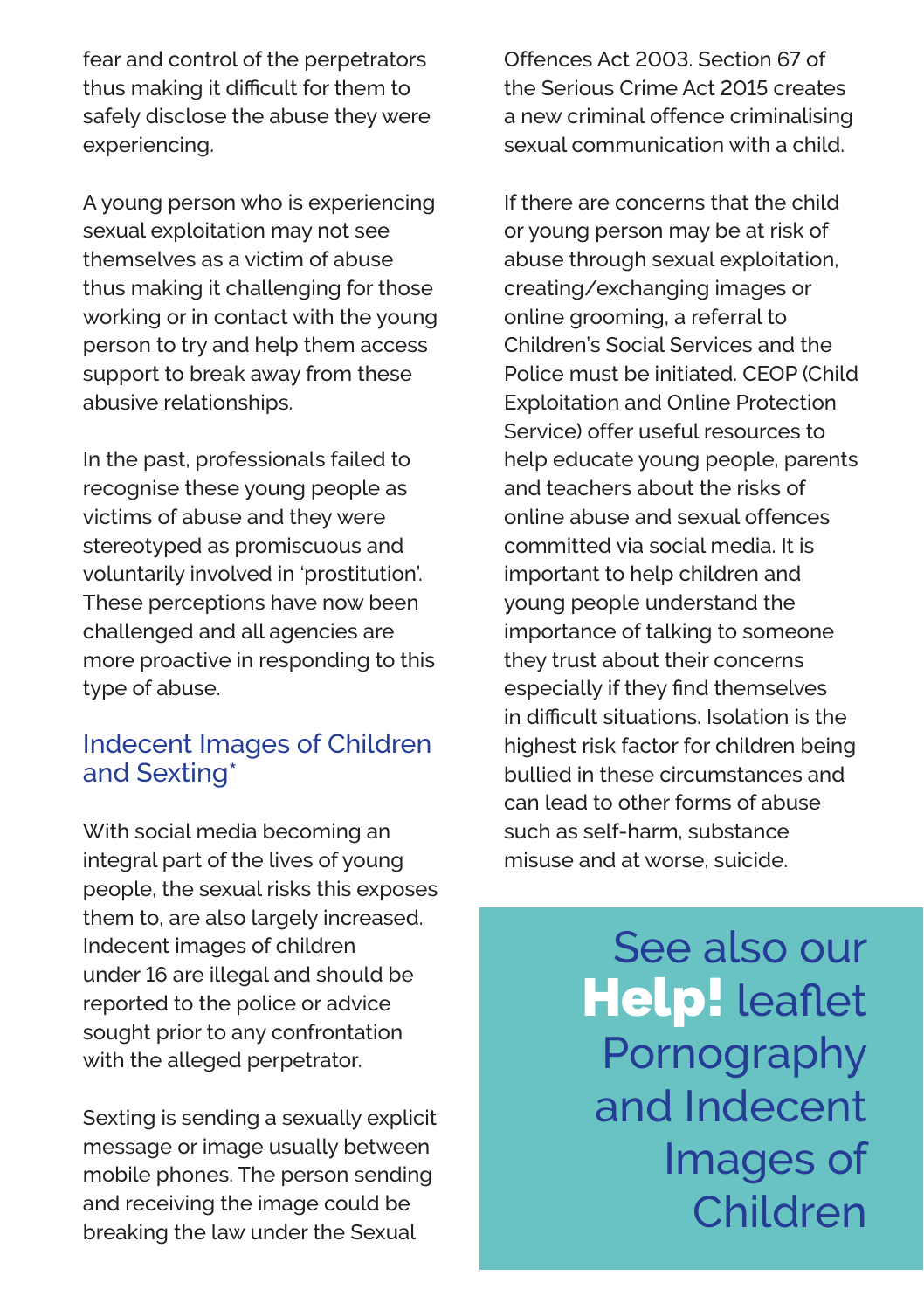#### Do you tell the parents?

The other question that youth leaders really struggle with is whether they should inform the parents of young people who are known to be sexually active. Our advice is that young people should be strongly encouraged to talk openly with their parents about sexual matters wherever this is practicable and/or appropriate. The young person concerned has to make his or her own choices and do what they believe to be the best thing for them. Unfortunately, there are some parents who would react very badly to their son or daughter confiding in them in this way, and so it is only natural for them to fear that, were they to tell their parents, their predicament would become even worse. The consequences for young people of telling their parents needs to be carefully thought through and, if they do want to tell them, they may need help and support in doing this. The CCPAS Helpline can always be contacted to talk through these issues (03030031111).



for not referring.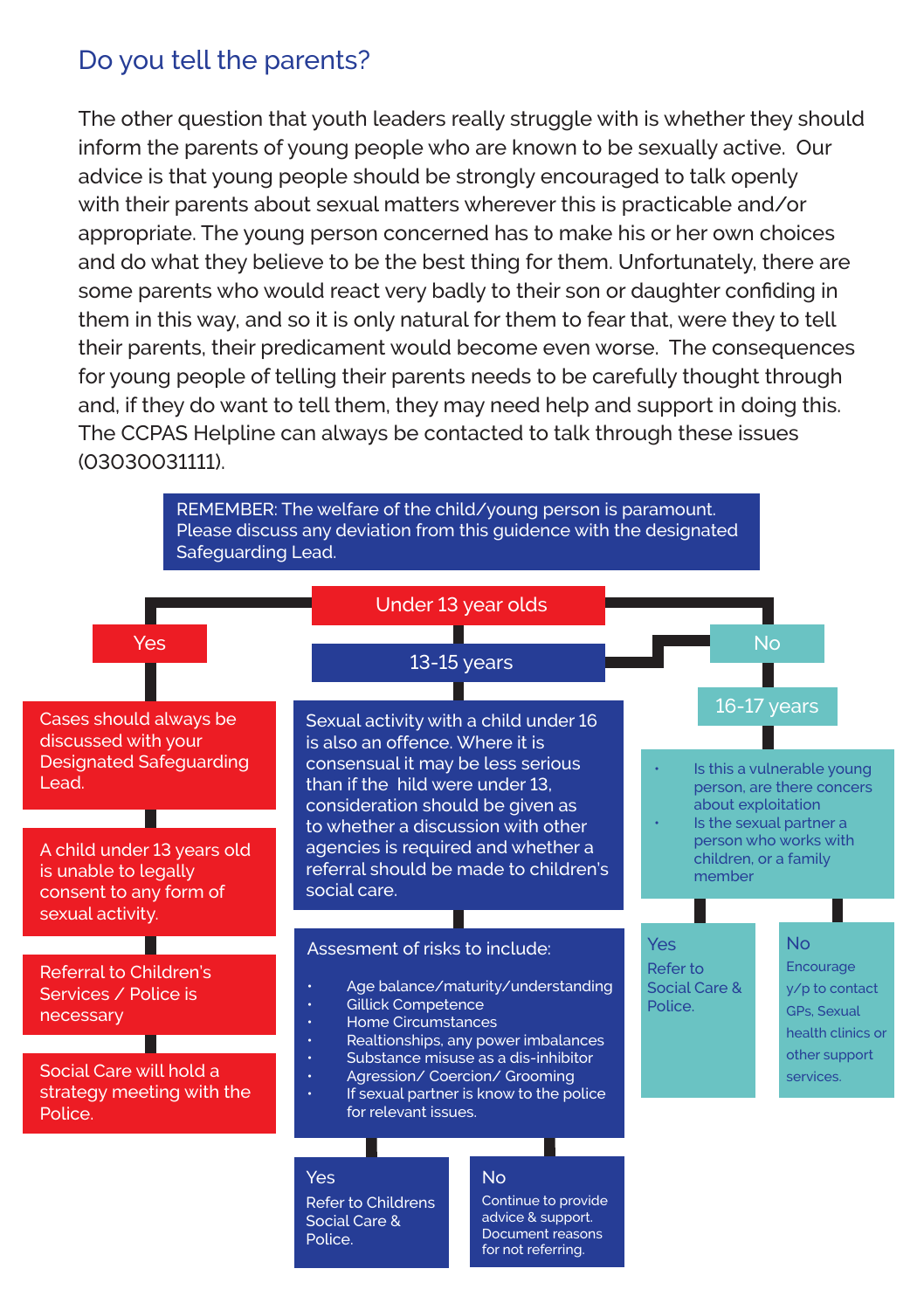#### How can the church get it right?

At CCPAS we are frequently contacted by church leaders and children and youth workers, worried about teenagers known to them who are thought to be sexually active. The following flowchart offers a comprehensive and clear guidance in responding to cases of sexually active young people.

#### A longer term approach: An example to follow

When churches connect with young people, whether or not they are from christian communities, the question of sex is bound to come up sooner rather than later. We live in a sex-saturated society and young people desperately need to understand and see modelled for them, respectful and biblically based relationships.

Sex and relationship education which views sex positively within the context of biblical teaching on marriage needs to be on the agenda for teaching programmes for children and young people as for the wider church family. We must be realistic and compassionate enough to understand that for very many young people in our churches as well as outside them, the Christian ideal of sex within marriage and abstinence outside of marriage is a world away from their actual lived experience.

As a church, be willing to offer practical and realistic support to young people who struggle with societal pressures in relation to sex and relationships. If you feel unskilled at the level of support they require, be honest in seeking specialist support and advice from local charities and even statutory agencies. Youthscape and Youth for Christ are two resourceful organisations working with young people in understanding and developing positive self-esteem and healthy relationships. Practical guides developed by Grove publishers (Can I have a chat?, Thinking Biblically about sex) can also offer useful guidance on this subject.

#### **If you have any questions on this topic, please do not hesitate to call us**

## **0303 003 11 11**